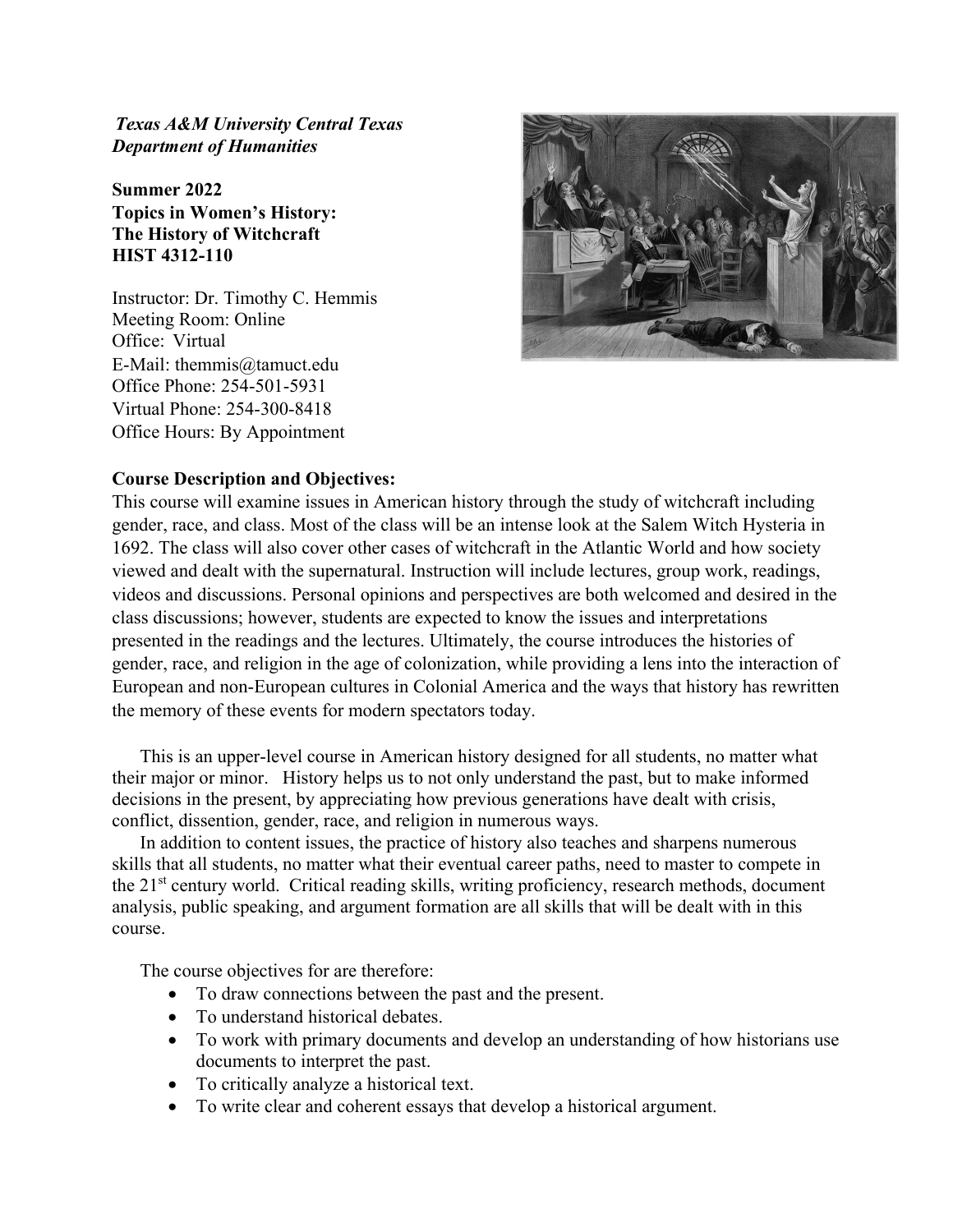# **Required Texts**

Baker, Emerson W. *The Devil of Great Island: Witchcraft and Conflict in Early New England. New York:* Palgrave Macmillan, 2010.

Games, Alison. *Witchcraft in Early North America.* Lanham, Md: Rowman & Littlefield Publishers, 2010.

Godbeer, Richard. *Escaping Salem: The Other Witch Hunt of 1692*. New York: Oxford University Press, 2005

There will be other articles and book chapters that the Professor will provide electronically each week.

# **Course Requirements**

Grades will be determined on the following basis:

| <b>Assignment</b>                 | <b>Total Points</b>                    | Your<br>Grade |
|-----------------------------------|----------------------------------------|---------------|
| <b>Online Activities (Forums)</b> | 200 points $(25 \text{ pts} \times 8)$ |               |
| <b>Book Review of Baker</b>       | 150 points                             |               |
| <b>Book Review of Godbeer</b>     | 150 points                             |               |
| Video Project                     | 300 Points                             |               |
| Final Essay                       | 200 points                             |               |
| <b>TOTAL</b>                      | 1000 points                            |               |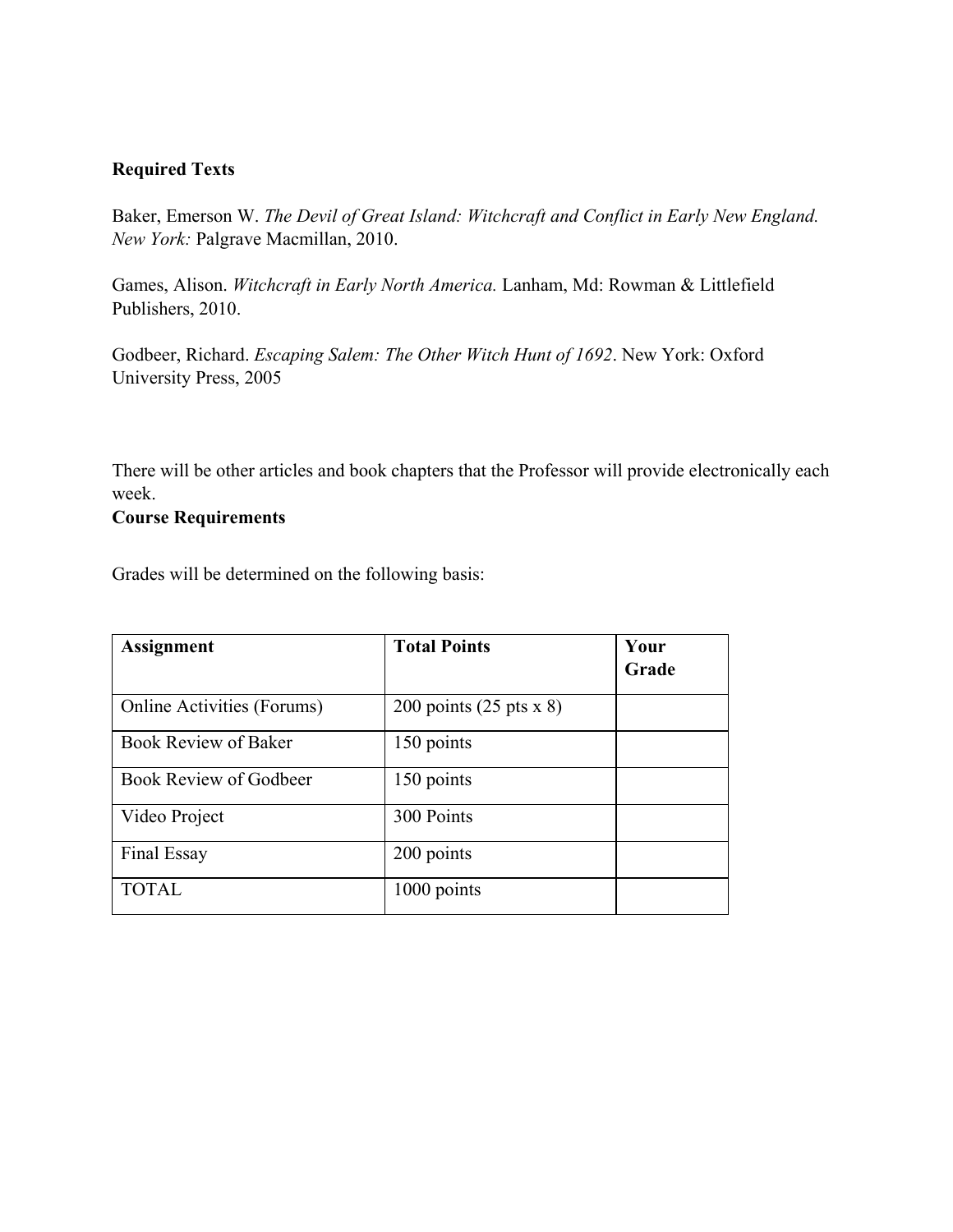# **Scoring:**

A  $=$  900-1000 points  $\vert B \vert = \vert 800 - 899 \vert$  points C  $=$   $| 700-799 \text{ points}$ D  $= 600-699 \text{ points}$  $F =$   $|\text{Below } 600 \text{ points}$ 

Final Grades will be determined based upon the following scale:

# **Attendance and Participation**

Class attendance and participation are crucial elements of the learning experience. Attendance is your responsibility. Your participation each week consists of completing the modules each which includes readings, video lectures, and online forums.

# **Writing Assignments**

## **Final Essay**

There will be a written assignment in this class. The essay is a 5-page essay answering the prompt below with evidence from primary and secondary sources.

The Witch hunts in Salem 1692 has lived in the memory of America for over two centuries. Why does it still fascinate students years later? What are the lessons we can learn from it?

## **Book Reviews**

The two book reviews will be 800-900 words long and be modeled after critical reviews in academic journals such as the *American Historical Review* or *The William and Mary Quarterly*. A book review concentrates on identifying and critiquing on the author's thesis. What is the author trying to argue, what evidence do they use, and do you agree and disagree? It is not just a simple summary of the book. Please see the outline. Also, the University Writing Center also has a copy.

## **Video Project**

Each student makes a ten-minute video based on an individual from the Salem Witchcraft Trials. Please use the digital history archives:<http://salem.lib.virginia.edu/home.html> for research. Students must write a script of the video along with PowerPoint and video. I would recommend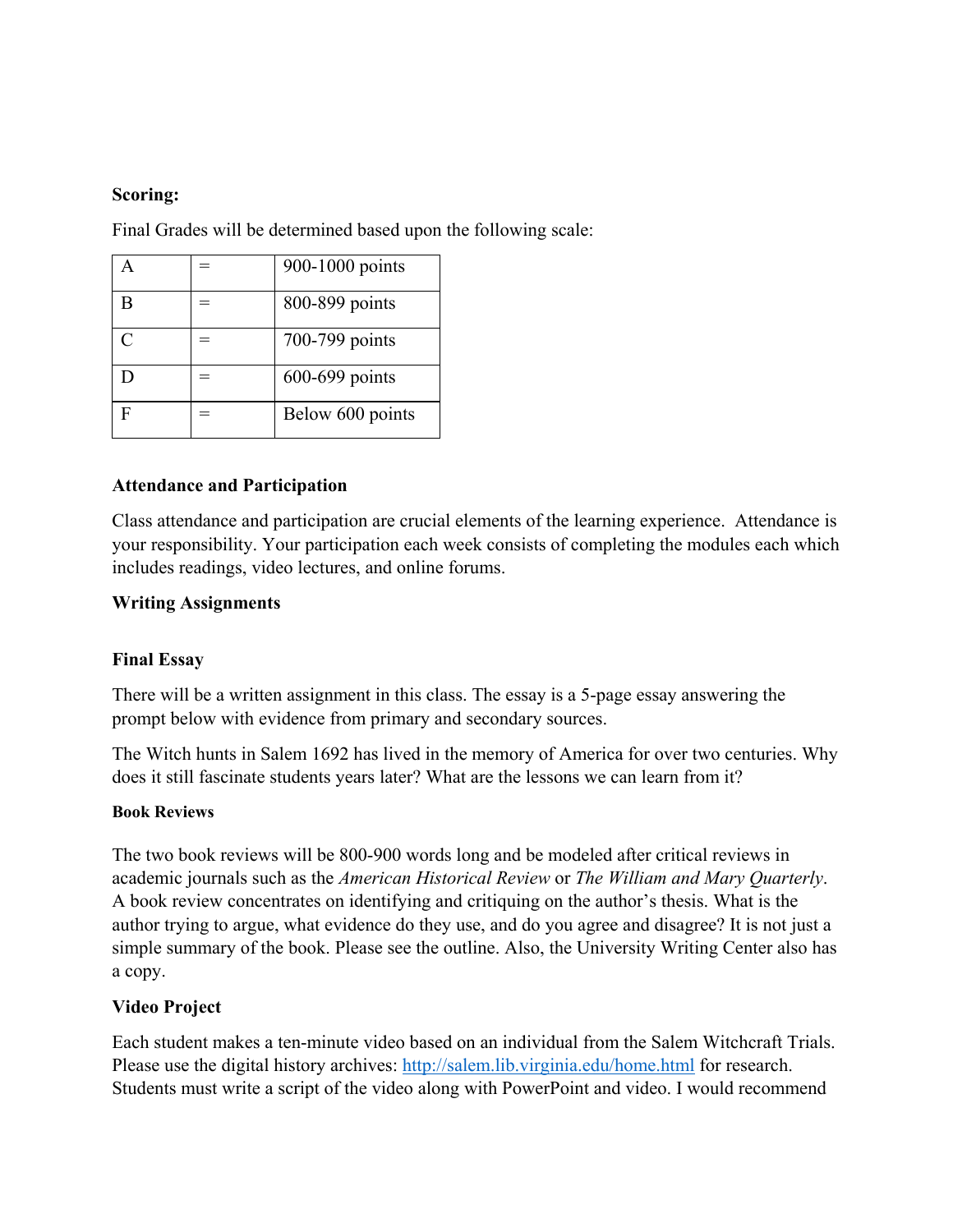using the Studio in Canvas and the Screen Capture to make the video. More information will be in the Video Project Module.

## **Important Reminder**

Late Papers will not be accepted.

## **FORMATTING**

Essays must comply with the following formatting guidelines. Writing assignments are due at the beginning of class on the date indicated.

Your papers must be typewritten, with 12 pt. font in Times New Roman and double-spaced lines. The header of your paper should be single-spaced and in the following format:

> Your Name Paper, HIS 4312 Dr. Timothy Hemmis janedoe@yahoo.com Due Date

Your paper should have 1" margins on the top and bottom and 1.25" margins on the left right margins. Evidence must be cited using footnotes. Use of alternate forms of citation, such as the MLA format, is not acceptable. Finally, your essays must be stapled (no "dog ears," paper clips, or binders) and the pages numbered! If you have questions about the proper format of your essay, please see me during my office hours.

The essay must include evidence from the text, and you must cite that evidence using footnotes. Use the following examples as models:

First citation:

<sup>1</sup> Alfred F. Young, *The Shoemaker and the Tea Party: Memory and the American Revolution* (Boston: Beacon Press, 1999), 45.

Subsequent citations:

<sup>5</sup> Young, *The Shoemaker and the Tea Party,* 74.

**Unexcused/ Late Work or Absences from Exams:**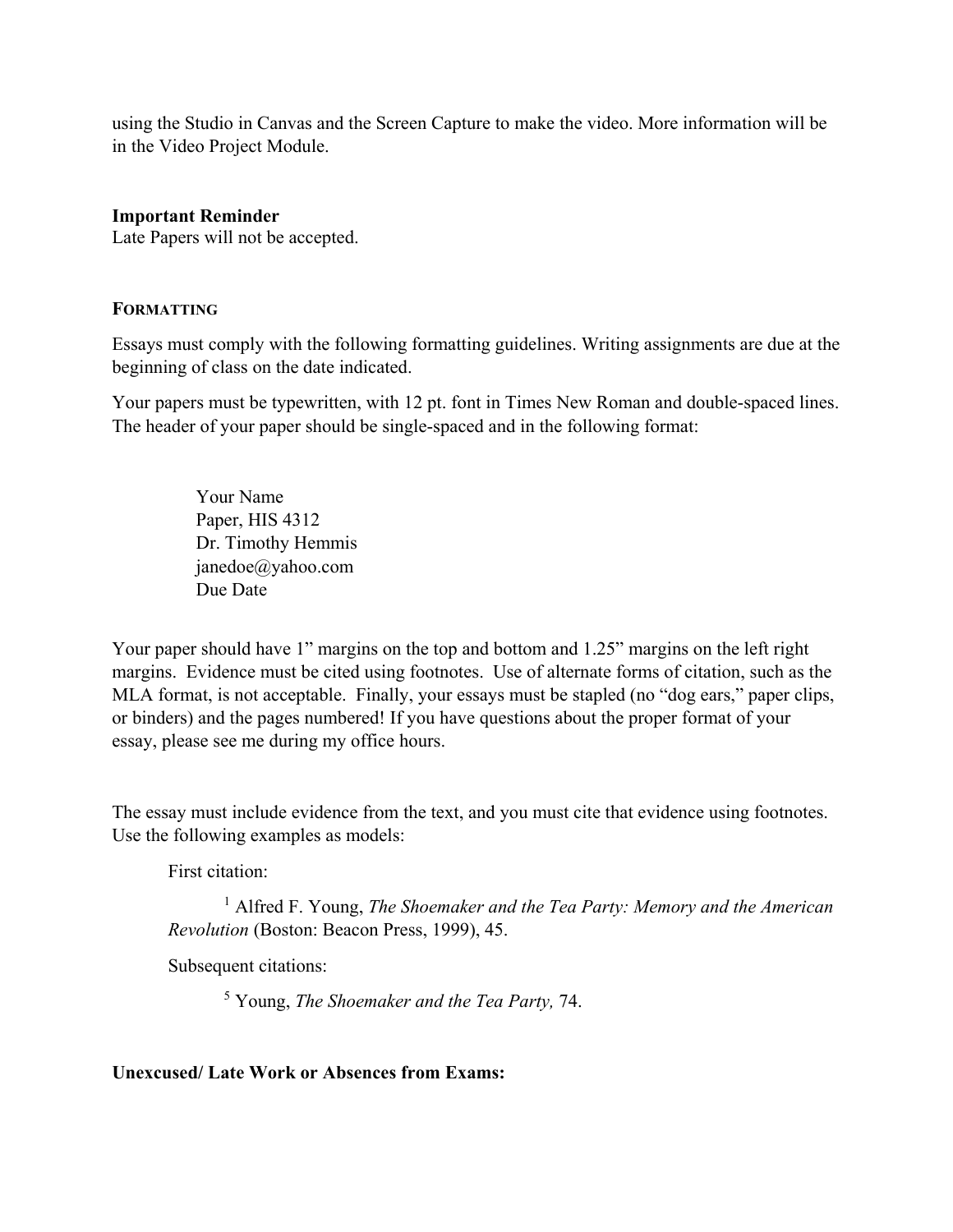The only valid excuses for missing an exam or failing to turn in a paper or homework on time are illnesses requiring medical care, required university activities, religious holidays, or a personal emergency of a serious nature. To be excused without penalty, documentation is required. In certain other circumstances, I will allow you to turn in an assignment early or take an exam in advance, but you must see me as soon as possible. Do not wait until the last possible minute.

### **Incomplete Policy:**

Students that find themselves facing an unexpected, life altering circumstance before the drop deadline should drop the course. Should a student encounter an unexpected, life altering circumstance after the drop deadline, that student may be eligible for an incomplete so long as all work due before the circumstance has been submitted and the student has a reasonable chance to pass the course should the work be completed as soon as the circumstance resolves itself. No student should expect to receive an incomplete.

#### **Below is the required University Information**

# **UNIVERSITY RESOURCES, PROCEDURES, AND GUIDELINES**

#### **Technology Requirements**

This course will use the A&M-Central Texas Instructure Canvas learning management system. **We strongly recommend the latest versions of Chrome or Firefox browsers. Canvas no longer supports any version of Internet Explorer.**

Logon to A&M-Central Texas Canvas [https://tamuct.instructure.com/] or access Canvas through the TAMUCT Online link in myCT [https://tamuct.onecampus.com/]. You will log in through our Microsoft portal.

Username: Your MyCT email address. Password: Your MyCT password

#### **Canvas Support**

Use the Canvas Help link, located at the bottom of the left-hand menu, for issues with Canvas. You can select "Chat with Canvas Support," submit a support request through "Report a Problem," or call the Canvas support line: 1-844-757-0953.

For issues related to course content and requirements, contact your instructor.

#### **Online Proctored Testing**

A&M-Central Texas uses Proctorio for online identity verification and proctored testing. This service is provided at no direct cost to students. If the course requires identity verification or proctored testing, the technology requirements are: Any computer meeting the minimum computing requirements, plus web camera, speaker, and microphone (or headset). Proctorio also requires the Chrome web browser with their custom plug in.

#### Other Technology Support

For log-in problems, students should contact Help Desk Central, 24 hours a day, 7 days a week

Email: [helpdesk@tamu.edu](mailto:helpdesk@tamu.edu)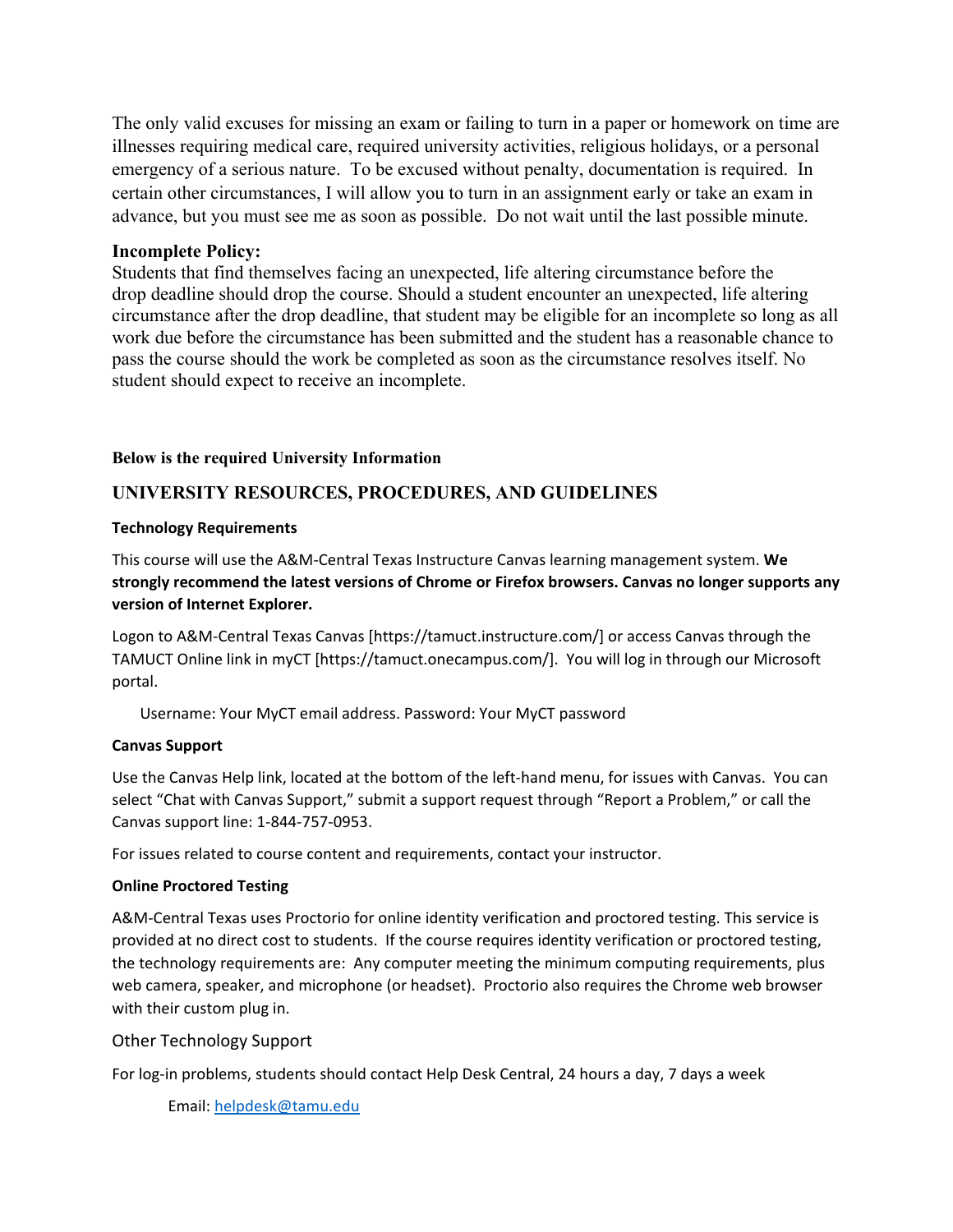Phone: (254) 519-5466 [Web Chat:](http://hdc.tamu.edu/) [http://hdc.tamu.edu] *Please let the support technician know you are an A&M-Central Texas student.*

#### **UNIVERSITY RESOURCES, PROCEDURES, AND GUIDELINES**

#### Drop Policy

If you discover that you need to drop this class, you must complete the [Drop Request](https://federation.ngwebsolutions.com/sp/startSSO.ping?PartnerIdpId=https://eis-prod.ec.tamuct.edu:443/samlsso&SpSessionAuthnAdapterId=tamuctDF&TargetResource=https%3a%2f%2fdynamicforms.ngwebsolutions.com%2fSubmit%2fStart%2f53b8369e-0502-4f36-be43-f02a4202f612) Dynamic Form through Warrior Web.

[https://federation.ngwebsolutions.com/sp/startSSO.ping?PartnerIdpId=https://eisprod.ec.tamuct.edu:443/samlsso&SpSessionAuthnAdapterId=tamuctDF&TargetResource=https%3a %2f%2fdynamicforms.ngwebsolutions.com%2fSubmit%2fStart%2f53b8369e-0502-4f36-be43 f02a4202f612].

Faculty cannot drop students; this is always the responsibility of the student. The Registrar's Office will provide a deadline on the Academic Calendar for which the form must be completed. Once you submit the completed form to the Registrar's Office, you must go into Warrior Web and confirm that you are no longer enrolled. If you still show as enrolled, FOLLOW-UP with the Registrar's Office immediately. You are to attend class until the procedure is complete to avoid penalty for absence. Should you miss the drop deadline or fail to follow the procedure, you will receive an F in the course, which may affect your financial aid and/or VA educational benefits.

#### Academic Integrity

Texas A&M University-Central Texas values the integrity of the academic enterprise and strives for the highest standards of academic conduct. A&M-Central Texas expects its students, faculty, and staff to support the adherence to high standards of personal and scholarly conduct to preserve the honor and integrity of the creative community. Any deviation by students from this expectation may result in a failing grade for the assignment and potentially a failing grade for the course. All academic misconduct concerns will be referred to the Office of Student Conduct. When in doubt on collaboration, citation, or any issue, please contact your instructor before taking a course of action.

## For more [information](https://nam04.safelinks.protection.outlook.com/?url=https%3A%2F%2Fwww.tamuct.edu%2Fstudent-affairs%2Fstudent-conduct.html&data=04%7C01%7Clisa.bunkowski%40tamuct.edu%7Ccfb6e486f24745f53e1a08d910055cb2%7C9eed4e3000f744849ff193ad8005acec%7C0%7C0%7C637558437485252160%7CUnknown%7CTWFpbGZsb3d8eyJWIjoiMC4wLjAwMDAiLCJQIjoiV2luMzIiLCJBTiI6Ik1haWwiLCJXVCI6Mn0%3D%7C1000&sdata=yjftDEVHvLX%2FhM%2FcFU0B99krV1RgEWR%2BJ%2BhvtoR6TYk%3D&reserved=0) regarding the Student Conduct process, [https://www.tamuct.edu/student-affairs/student-conduct.html].

If you know of potential honor violations by other students, you may [submit](https://nam04.safelinks.protection.outlook.com/?url=https%3A%2F%2Fcm.maxient.com%2Freportingform.php%3FTAMUCentralTexas%26layout_id%3D0&data=04%7C01%7Clisa.bunkowski%40tamuct.edu%7Ccfb6e486f24745f53e1a08d910055cb2%7C9eed4e3000f744849ff193ad8005acec%7C0%7C0%7C637558437485262157%7CUnknown%7CTWFpbGZsb3d8eyJWIjoiMC4wLjAwMDAiLCJQIjoiV2luMzIiLCJBTiI6Ik1haWwiLCJXVCI6Mn0%3D%7C1000&sdata=CXGkOa6uPDPX1IMZ87z3aZDq2n91xfHKu4MMS43Ejjk%3D&reserved=0) a report, [https://cm.maxient.com/reportingform.php?TAMUCentralTexas&layout\_id=0].

#### Academic Accommodations

At Texas A&M University-Central Texas, we value an inclusive learning environment where every student has an equal chance to succeed and has the right to a barrier-free education. The Warrior Center for Student Success, Equity and Inclusion is responsible for ensuring that students with a disability receive equal access to the university's programs, services and activities. If you believe you have a disability requiring reasonable accommodations, please contact the Office of Access and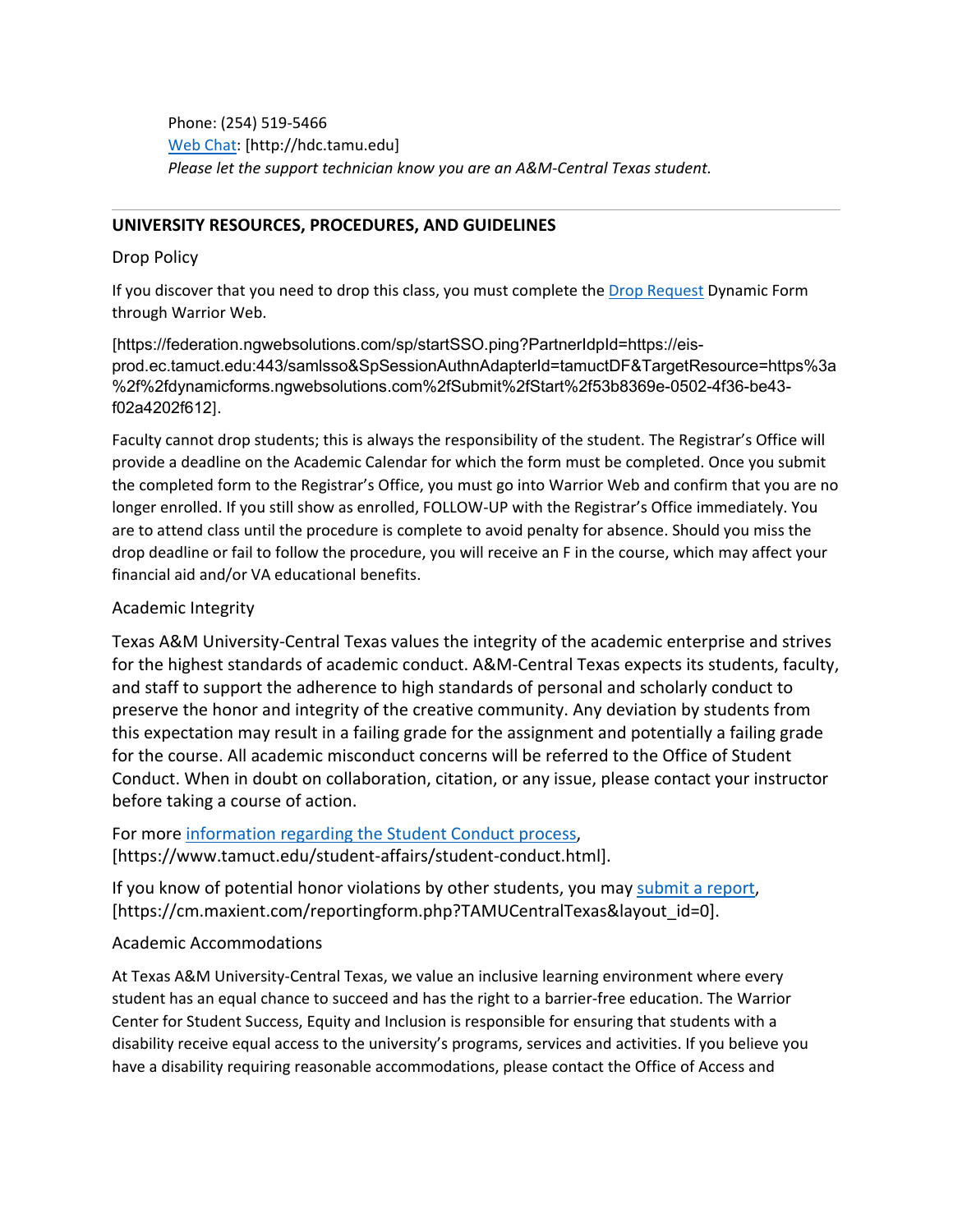Inclusion, WH-212; or call (254) 501-5836. Any information you provide is private and confidential and will be treated as such.

For more information, please visit our **Access & Inclusion Canvas page (log-in required)** [https://tamuct.instructure.com/courses/717]

Important information for Pregnant and/or Parenting Students

Texas A&M University-Central Texas supports students who are pregnant and/or parenting. In accordance with requirements of Title IX and related guidance from US Department of Education's Office of Civil Rights, the Dean of Student Affairs' Office can assist students who are pregnant and/or parenting in seeking accommodations related to pregnancy and/or parenting. Students should seek out assistance as early in the pregnancy as possible. For more information, please visi[t Student Affairs](https://www.tamuct.edu/student-affairs/pregnant-and-parenting-students.html) [https://www.tamuct.edu/student-affairs/pregnant-and-parenting-students.html]. Students may also contact the institution's Title IX Coordinator. If you would like to read more about these [requirements](http://www2.ed.gov/about/offices/list/ocr/docs/pregnancy.pdf)  [and guidelines](http://www2.ed.gov/about/offices/list/ocr/docs/pregnancy.pdf) online, please visit the website

[http://www2.ed.gov/about/offices/list/ocr/docs/pregnancy.pdf].

Title IX of the Education Amendments Act of 1972 prohibits discrimination on the basis of sex and gender–including pregnancy, parenting, and all related conditions. A&M-Central Texas is able to provide flexible and individualized reasonable accommodation to pregnant and parenting students. All pregnant and parenting students should contact the Associate Dean in the Division of Student Affairs at (254) 501- 5909 to seek out assistance. Students may also contact the University's Title IX Coordinator.

# **Tutoring**

Tutoring is available to all A&M-Central Texas students, both virtually and in-person. Student success coaching is available online upon request.

If you have a question, are interested in becoming a tutor, or in need of success coaching contact the Warrior Center for Student Success, Equity and Inclusion at (254) 501-5836, visit the Warrior Center at 212 Warrior Hall, or by emailing [WarriorCenter@tamuct.edu.](mailto:WarriorCenter@tamuct.edu)

To schedule tutoring sessions and view tutor availability, please visit Tutor [Matching](https://tutormatchingservice.com/TAMUCT) [Services](https://tutormatchingservice.com/TAMUCT) [https://tutormatchingservice.com/TAMUCT] or visit the Tutoring Center in 111 Warrior Hall.

Chat live with a remote tutor 24/7 for almost any subject from on your computer! Tutor.com is an online tutoring platform that enables A&M-Central Texas students to log in and receive online tutoring support at no additional cost. This tool provides tutoring in over 40 subject areas except writing support. Access Tutor.com through Canvas.

## University Writing Center

Located in Warrior Hall 416, the University Writing Center (UWC) at Texas A&M University– Central Texas (A&M–Central Texas) is a free service open to all A&M–Central Texas students. For the Summer 2022 semester, the hours of operation are from 10:00 a.m.-4:00 p.m. Monday thru Thursday in Warrior Hall 416 (with online tutoring available every hour as well) with satellite hours available online only Monday thru Thursday from 6:00-9:00 p.m. and most Saturdays from 12:00-3:00 p.m.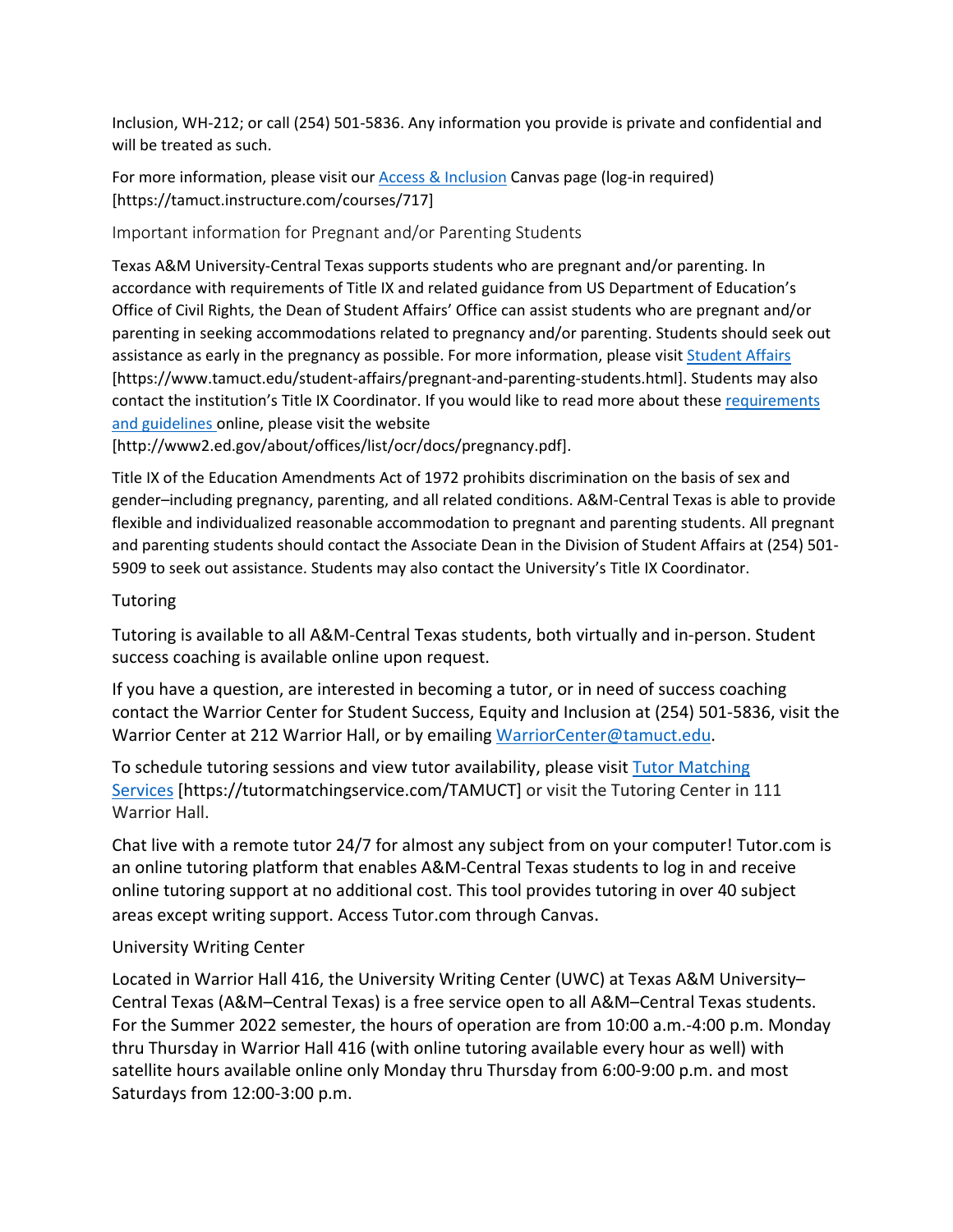Tutors are prepared to help writers of all levels and abilities at any stage of the writing process. While tutors will not write, edit, or grade papers, they will assist students in developing more effective composing practices. By providing a practice audience for students' ideas and writing, our tutors highlight the ways in which they read and interpret students' texts, offering guidance and support throughout the various stages of the writing process. In addition, students may work independently in the UWC by checking out a laptop that runs the Microsoft Office suite and connects to WIFI, or by consulting our resources on writing, including all of the relevant style guides. Whether you need help brainstorming ideas, organizing an essay, proofreading, understanding proper citation practices, or just want a quiet place to work, the UWC is here to help!

Students may arrange a one-to-one session with a trained and experienced writing tutor by making an appointment via [WCOnline](https://tamuct.mywconline.com/) at [https://tamuct.mywconline.com/]. In addition, you can email Dr. Bruce Bowles Jr. at bruce.bowles@tamuct.edu if you have any questions about the UWC, need any assistance with scheduling, or would like to schedule a recurring appointment with your favorite tutor.

# University Library

The University Library provides many services in support of research across campus and at a distance. We offer over 200 electronic databases containing approximately 400,000 eBooks and 82,000 journals, in addition to the 96,000 items in our print collection, which can be mailed to students who live more than 50 miles from campus. Research guides for each subject taught at A&M-Central Texas are available through our website to help students navigate these resources. On campus, the library offers technology including cameras, laptops, microphones, webcams, and digital sound recorders.

Research assistance from a librarian is also available 24 hours a day through our online chat service, and at the reference desk when the library is open. Research sessions can be scheduled for more comprehensive assistance, and may take place virtually through WebEx, Microsoft Teams or in-person at the library. Schedule an [appointment](https://nam04.safelinks.protection.outlook.com/?url=https%3A%2F%2Ftamuct.libcal.com%2Fappointments%2F%3Fg%3D6956&data=04%7C01%7Clisa.bunkowski%40tamuct.edu%7Cde2c07d9f5804f09518008d9ab7ba6ff%7C9eed4e3000f744849ff193ad8005acec%7C0%7C0%7C637729369835011558%7CUnknown%7CTWFpbGZsb3d8eyJWIjoiMC4wLjAwMDAiLCJQIjoiV2luMzIiLCJBTiI6Ik1haWwiLCJXVCI6Mn0%3D%7C3000&sdata=KhtjgRSAw9aq%2FoBsB6wyu8b7PSuGN5EGPypzr3Ty2No%3D&reserved=0)

[here](https://nam04.safelinks.protection.outlook.com/?url=https%3A%2F%2Ftamuct.libcal.com%2Fappointments%2F%3Fg%3D6956&data=04%7C01%7Clisa.bunkowski%40tamuct.edu%7Cde2c07d9f5804f09518008d9ab7ba6ff%7C9eed4e3000f744849ff193ad8005acec%7C0%7C0%7C637729369835011558%7CUnknown%7CTWFpbGZsb3d8eyJWIjoiMC4wLjAwMDAiLCJQIjoiV2luMzIiLCJBTiI6Ik1haWwiLCJXVCI6Mn0%3D%7C3000&sdata=KhtjgRSAw9aq%2FoBsB6wyu8b7PSuGN5EGPypzr3Ty2No%3D&reserved=0) [https://tamuct.libcal.com/appointments/?g=6956]. Assistance may cover many topics, including how to find articles in peer-reviewed journals, how to cite resources, and how to piece together research for written assignments.

Our 27,000-square-foot facility on the A&M-Central Texas main campus includes student lounges, private study rooms, group work spaces, computer labs, family areas suitable for all ages, and many other features. Services such as interlibrary loan, TexShare, binding, and laminating are available. The library frequently offers workshops, tours, readings, and other events. For more information, please visit our Library [website](https://nam04.safelinks.protection.outlook.com/?url=https%3A%2F%2Ftamuct.libguides.com%2Findex&data=04%7C01%7Clisa.bunkowski%40tamuct.edu%7C7d8489e8839a4915335f08d916f067f2%7C9eed4e3000f744849ff193ad8005acec%7C0%7C0%7C637566044056484222%7CUnknown%7CTWFpbGZsb3d8eyJWIjoiMC4wLjAwMDAiLCJQIjoiV2luMzIiLCJBTiI6Ik1haWwiLCJXVCI6Mn0%3D%7C1000&sdata=2R755V6rcIyedGrd4Os5rkgn1PvhHKU3kUV1vBKiHFo%3D&reserved=0)

[http://tamuct.libguides.com/index].

# **OPTIONAL POLICY STATEMENTS**

A Note about Sexual Violence at A&M-Central Texas

Sexual violence is a serious safety, social justice, and public health issue. The university offers support for anyone struggling with these issues. University faculty are mandated reporters, so if someone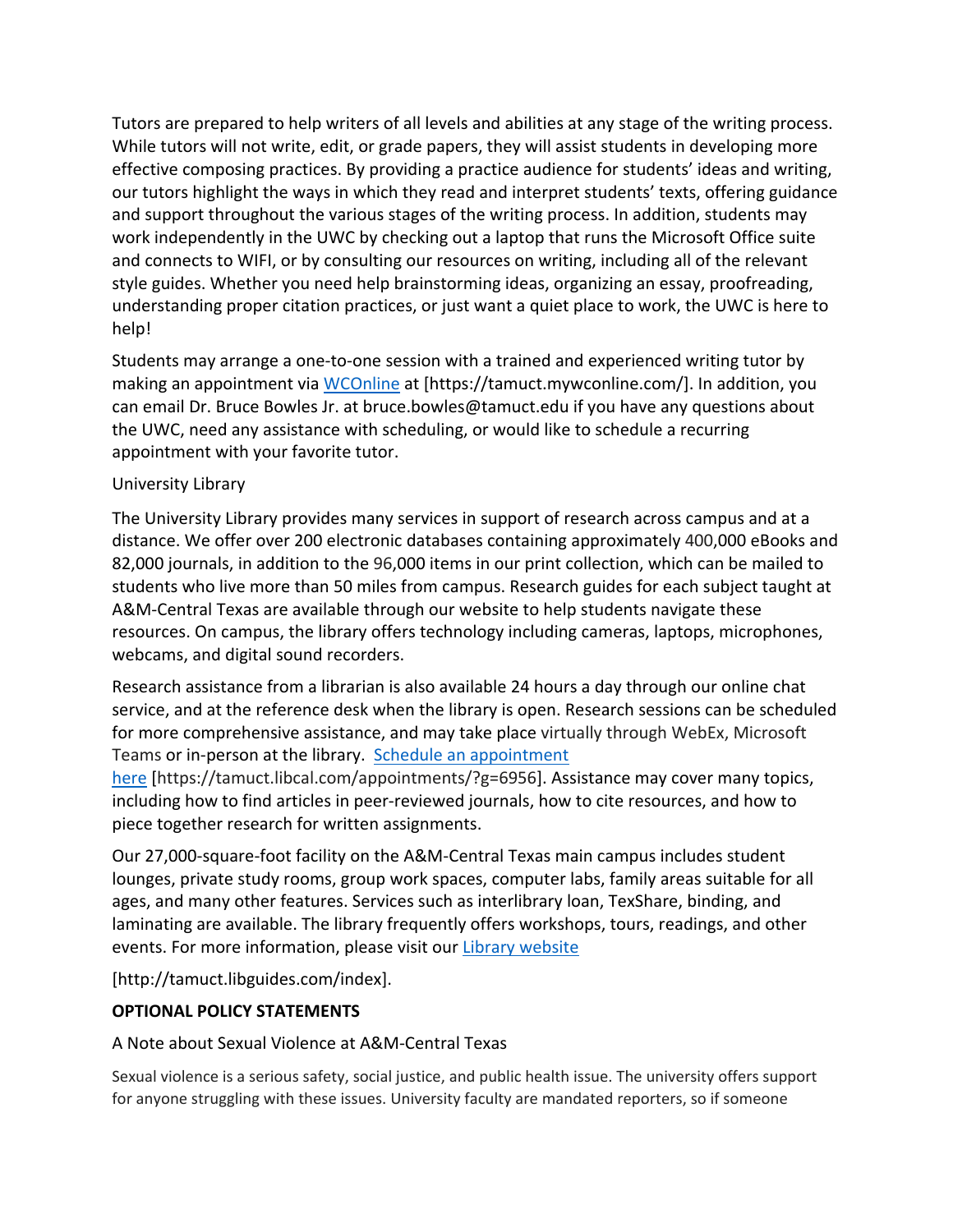discloses that they were sexually assaulted (or a victim of Domestic/Dating Violence or Stalking) while a student at TAMUCT, faculty members are required to inform the Title IX Office. If you want to discuss any of these issues confidentially, you can do so through Student Wellness and Counseling (254-501- 5955) located on the second floor of Warrior Hall (207L).

Sexual violence can occur on our campus because predators often feel emboldened, and victims often feel silenced or shamed. It is incumbent on ALL of us to find ways to actively create environments that tell predators we don't agree with their behaviors and tell survivors we will support them. Your actions matter. Don't be a bystander; be an agent of change. For additional information on campus policy and resources visit the [Title IX webpage](https://www.tamuct.edu/compliance/titleix.html) [\[https://www.tamuct.edu/compliance/titleix.html\]](https://www.tamuct.edu/compliance/titleix.html).

#### **Behavioral Intervention**

Texas A&M University-Central Texas cares about the safety, health, and well-being of its students, faculty, staff, and community. If you are aware of individuals for whom you have a concern, please make a referral to the Behavioral Intervention Team. Referring your concern shows you care. You can complete the [referral](https://cm.maxient.com/reportingform.php?TAMUCentralTexas&layout_id=2) online

[https://cm.maxient.com/reportingform.php?TAMUCentralTexas&layout\_id=2].

Anonymous referrals are accepted. Please see th[e Behavioral Intervention Team](https://www.tamuct.edu/bit) website for more information [https://www.tamuct.edu/bit]. If a person's behavior poses an imminent threat to you or another, contact 911 or A&M-Central Texas University Police at 254-501-5805.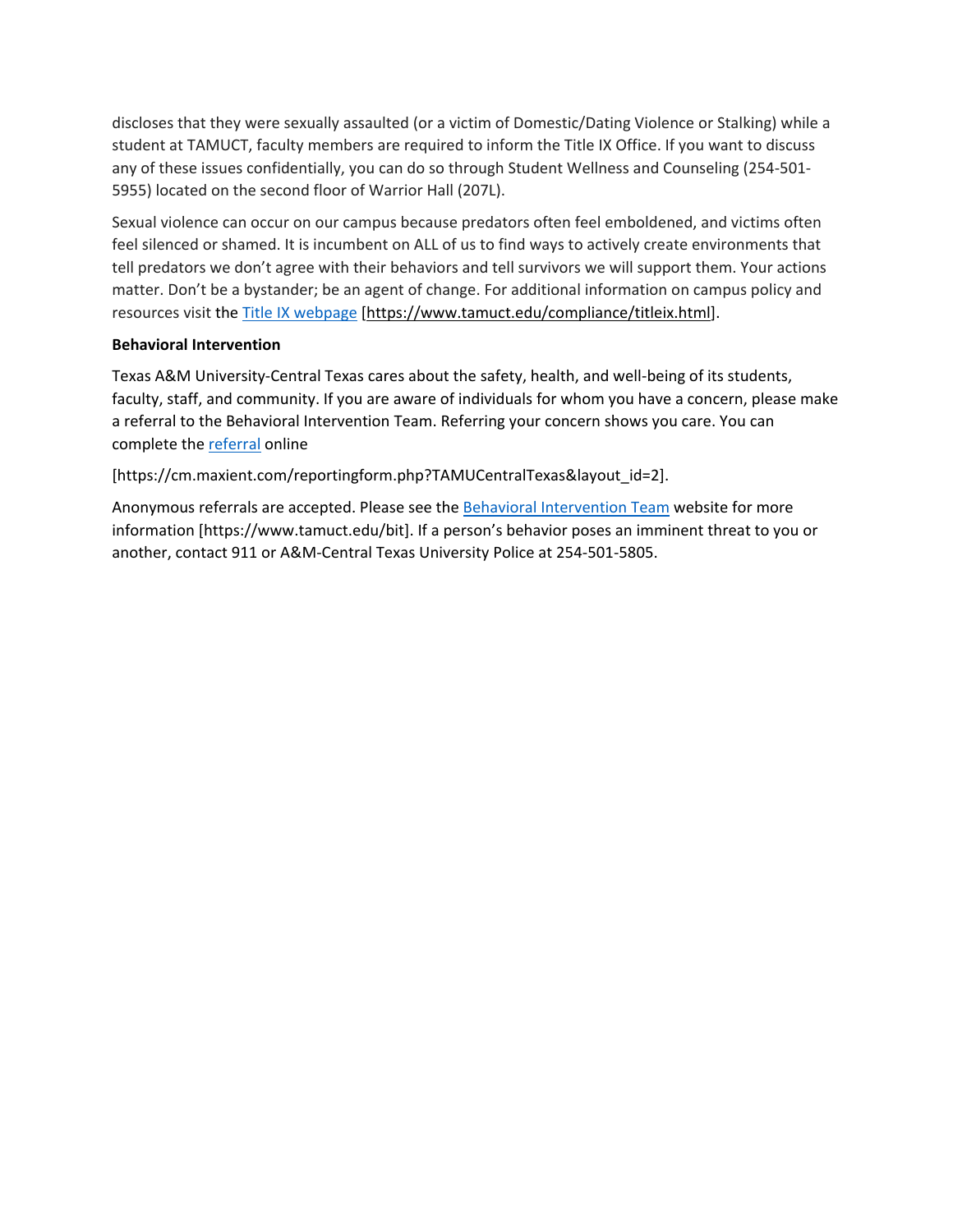### **Course Schedule:**

Canvas Will Have the Most Update Deadline for Assignments and Readings

# **Unit 1: What is Witchcraft**

Readings Online: see module

Icebreaker Discussion

Games: PP 3-7.

## **Unit 2 The Witchcraze in Europe**

Readings Online:

Games: PP 8-18

#### **Unit 3 Witchcraft in the New World**

Readings Online:

Games: 19-38

# **Godbeer Review is due**

### **Unit 4 New England Overview**

Readings Online:

Games: PP 39-48

# **Unit 5 Community and Causation**

Readings Online:

Games: PP 48-76

### **Unit 6 Race and Gender: Witchcraft**

Readings Online:

**Baker Review Due** Games: PP 76-106

#### **Unit 7 War and Society and**

### **Witchcraft**

Readings Online:

## **Video Presentation Due**